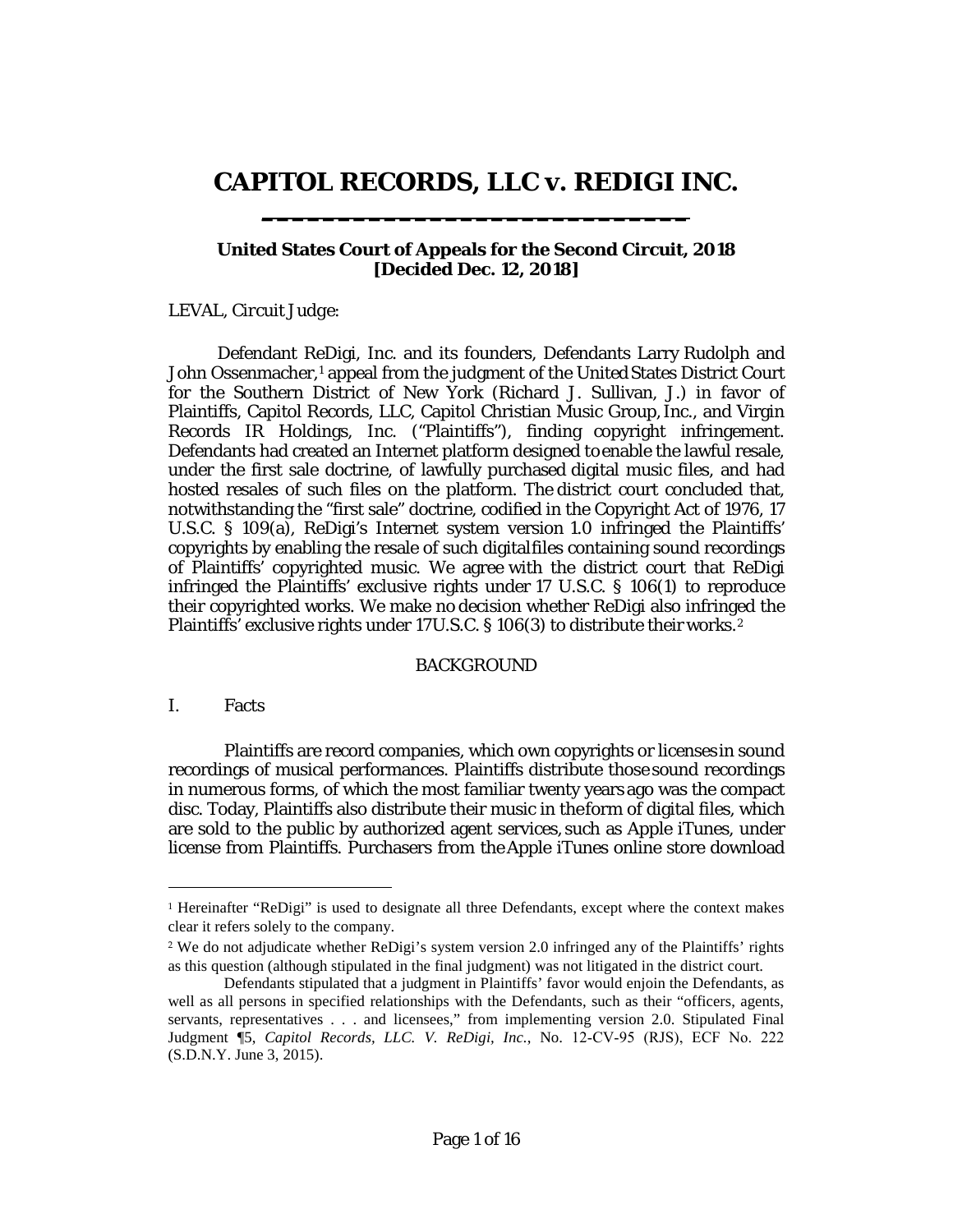the files onto their personal computers or other devices.

ReDigi was founded by Defendants Ossenmacher and Rudolph in 2009 with the goal of creating enabling technology and providing amarketplace for the lawful resale of lawfully purchased digital music files.[3](#page-1-0) Ossenmacher served as ReDigi's Chief Executive Officer and Rudolph, who spent twelve years as a Principal Research Scientist at the Massachusetts Instituteof Technology, served as ReDigi's Chief Technical Officer. During theperiod addressed by the operative complaint, ReDigi, through its system version1.0, hosted resales of digital music files containing the Plaintiffs' music by persons who had lawfully purchased the files fromiTunes.

Considering the evidence in the light most favorable to ReDigi, ReDigi's system version 1.0 operates as follows.

*1. Music Manager:* A person who owns a digital music file lawfully purchased from iTunes and intends to employ ReDigi's system to resell it (the "user") must first download and install onto her computer ReDigi's "Music Manager" software program ("Music Manager"). Once Music Manager has been installed, it analyzes the digital file intended for resale, verifies that the file was originally lawfully purchased from iTunes, and scans it for indications of tampering. If the file was lawfully purchased, Music Manager deems it an "Eligible File" that may be resold.[4](#page-1-1)

*2. Data Migration:* The ReDigi user must then cause the file to be transferred to ReDigi's remote server, known as the "Cloud Locker."To effectuate this transfer, ReDigi developed a new method thatfunctions differently from the conventional file transfer. The conventional process is to reproduce the digital file at the receiving destination so that, uponcompletion of the transfer, the file exists simultaneously on both the receiving deviceand on the device from which it was transferred. If connectivity is disrupted during such a standard transfer, the process can be repeated because thefile remains intact on the sender's device.

Under ReDigi's method—which it calls "data migration"—ReDigi's software "begins by breaking the [digital] music file into small 'blocks'[of data] of roughly four thousand bytes in length." Appellants Br. 24. Once the file has been broken into blocks of data ("packets"), ReDigi's system createsa "transitory copy"

<span id="page-1-0"></span><sup>&</sup>lt;sup>3</sup> ReDigi was not making efforts in the shadows to infringe on copyrights. To the contrary, it invented a system designed in good faith to achieve a goal generally favored by the law of copyright, reasonably hoping the system would secure court approval as conforming to the demands of the Copyright Act.

<span id="page-1-1"></span><sup>4</sup> Music Manager will deem a file "Eligible" if it was purchased by the user from iTunes or it was purchased by the user through ReDigi, having been originally purchased lawfully by another from iTunes.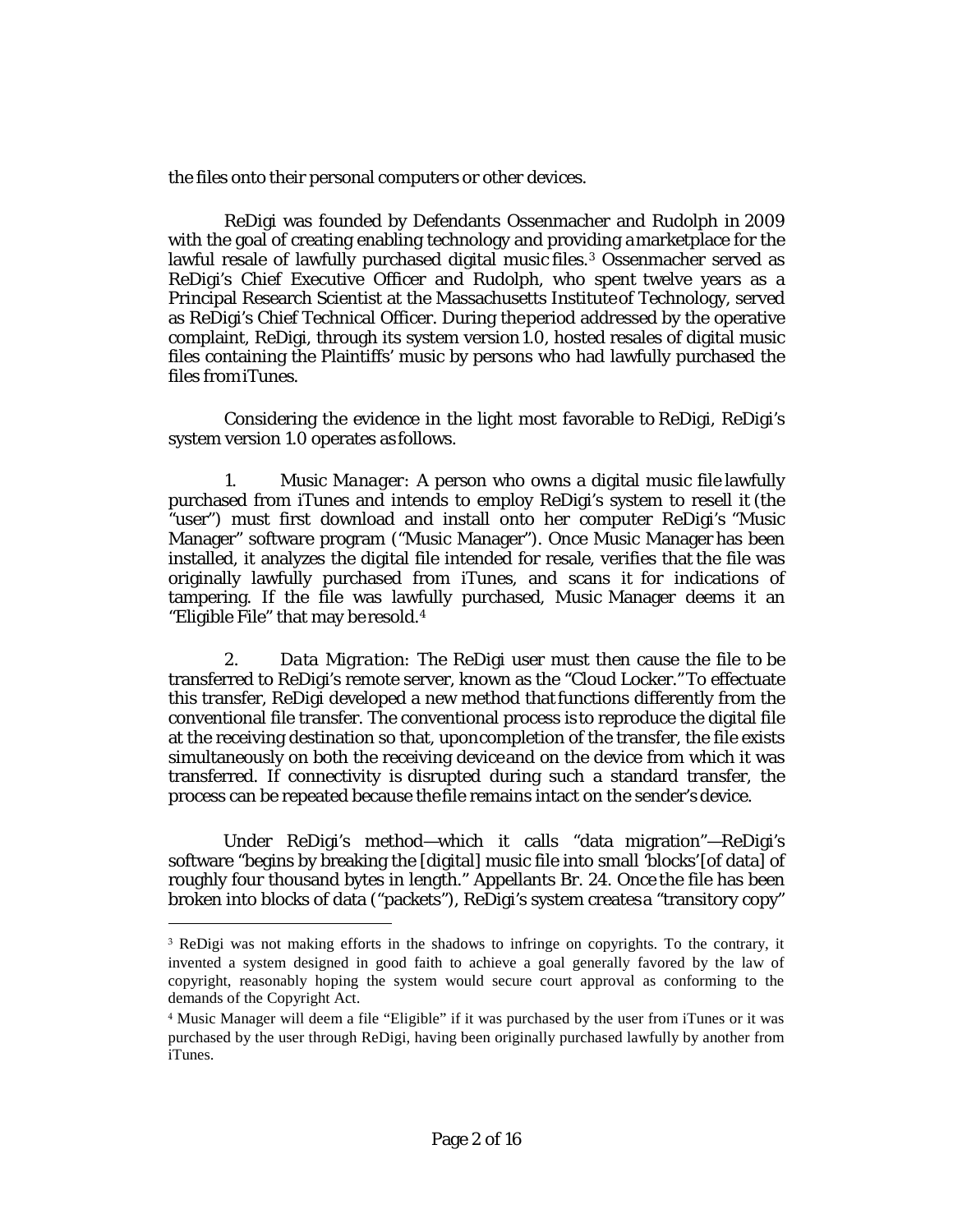of each packet in the initial purchaser's computer buffer. *Id*. Upon copying (or "reading") a packet into the initial purchaser'scomputer buffer, ReDigi's software sends a command to delete that packet of thedigital file from permanent storage on the initial purchaser's device. RogelDecl. App'x 690‐91. ReDigi's software then sends the packet to the ReDigi software to be copied into the buffer and deleted from the user's device. RogelDecl. App'x 691. During the data migration process, the digital file cannot be accessed, played, or perceived. If connectivity is disrupted during the data migration process, the remnants of the digital file on the user's device are unusable, and the transfer cannot be re‐initiated. In such circumstances, ReDigi (according to its brief) bears the cost of the user's loss. AppellantsBr. 25.[5](#page-2-0)

Once all the packets of the source file have been transferred to ReDigi's server, the Eligible File has been entirely removed from the user's device. The packets are then re‐assembled into a complete, accessible, and playable file on ReDigi's server.

ReDigi describes its primary technological innovation using the metaphor of a train (the digital file) leaving from one station (the original purchaser's device) and arriving at its destination (in the first instance, ReDigi's server). Under either the typical method or ReDigi's method, packets are sent sequentially, such that, conceptually, "each packet is a car" moving from the source to the destination device. App'x 657. Once all the packets arrive at the destination device, they are reassembled into a usable file. *Id.*At that moment, in a typical transfer, the entire digital file in usable formexists on both devices. *Id.*  ReDigi's system differs in that it effectuates a deletion of each packet from the user's device immediately after the "transitory copy"of that packet arrives in the computer's buffer (before the packet is forwarded to ReDigi's server). In other words, as each packet "leaves the station," ReDigi deletes it from the original purchaser's device such that it "no longer exists" on that device. *Id.* As a result, the entire file never exists in two places atonce. *Id.*

After the file has reached ReDigi's server but before it has beenresold, the user may continue to listen to it by streaming audio from the user'sCloud Locker on ReDigi's server. If the user later re‐downloads the file from her Cloud Locker to her computer, ReDigi will delete the file from its ownserver.

*3. Resale:* Once an Eligible File has "migrated" to ReDigi's server, it can be resold by the user utilizing ReDigi's market function. If it is resold, ReDigi gives the new purchaser exclusive access to the file. ReDigi will (at the new purchaser's option) either download the file to the new purchaser's computer or

<span id="page-2-0"></span><sup>5</sup> It is unclear from the evidence cited in ReDigi's Rule 56.1 statement whether ReDigi purchases a new file from iTunes to effectuate resale, pays the user to offset the loss of her file, or otherwise bears the cost of the loss. *See* App'x 1489 at ¶ 35. These alternatives do not affect our decision.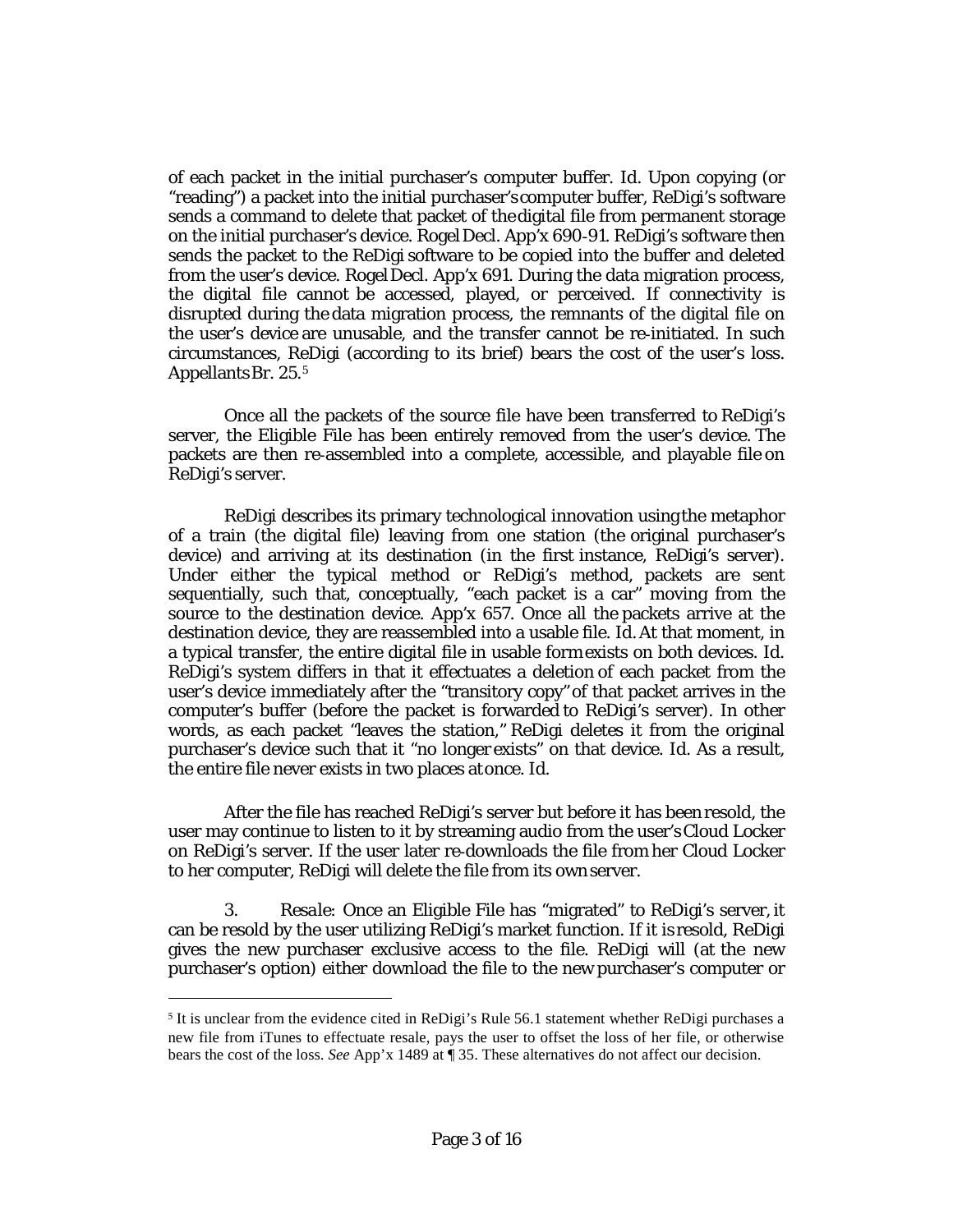other device (simultaneously deleting the file from its own server) or will retain the file in the new purchaser's Cloud Locker onReDigi's server, from which the new purchaser can stream the music. ReDigi's terms of service state that digital media purchases may be streamed ordownloaded only for personal use.

*4. Duplicates:* ReDigi purports to guard against a user's retention of duplicates of her digital music files after she sells the files through ReDigi. To that end, Music Manager continuously monitors the user's computer hard drive and connected devices to detect duplicates. When a user attempts to upload an Eligible File to ReDigi's server, ReDigi "prompt[s]" her to delete any pre‐existing duplicates that Music Manager has detected. If ReDigi detects that the user has not deleted the duplicates, ReDigi blocks theupload of the Eligible File. After an upload is complete, Music Manager continues to search the user's connected devices for duplicates. If it detects a duplicate of a previously uploaded Eligible File, ReDigi will prompt the user toauthorize ReDigi to delete that duplicate from her personal device and, if authorization is not granted, it will suspend her account.

Plaintiffs point out, and ReDigi does not dispute, that these precautions do not *prevent* the retention of duplicates after resale through ReDigi. Suspension of the original purchaser's ReDigi account does not negate the fact that the original purchaser has both sold and retained the digital music file after she sold it. So long as the user retains previously‐made duplicateson devices not linked to the computer that hosts Music Manager, MusicManager will not detect them. This means that a user could, prior to resale through ReDigi, store a duplicate on a compact disc, thumb drive, or third‐party cloud service unconnected to the computer that hosts Music Manager andaccess that duplicate post‐resale.[6](#page-3-0) While ReDigi's suspension of the original purchaser's ReDigi account may be a disincentive to the retention of soldfiles, it does not prevent the user from retaining sold files.

# II. Proceedings Below

 $\overline{a}$ 

On January 6, 2012, Plaintiffs brought this action, originallysolely against ReDigi, Inc., alleging *inter alia*, that in the operation of ReDigi's system version 1.0, it infringed Plaintiffs' copyrights by unauthorized reproduction and distribution of Plaintiffs' copyrighted works. The parties cross-moved for summary judgment. On March 30, 2013, the district court granted partial summary judgment in Plaintiffs' favor finding infringement. Plaintiffs subsequently filed a first amended complaint, adding Ossenmacher and Rudolph

<span id="page-3-0"></span><sup>6</sup> Defendants do not dispute that, under Apple iCloud's present arrangements, a user could sell her digital music files on ReDigi, delete Music Manager, and then redownload the same files to her computer for free from the Apple iCloud. Apple's iCloud service allows one who has purchased a file from iTunes to re-download it without making a new purchase. App'x 1292 at  $\P$  62.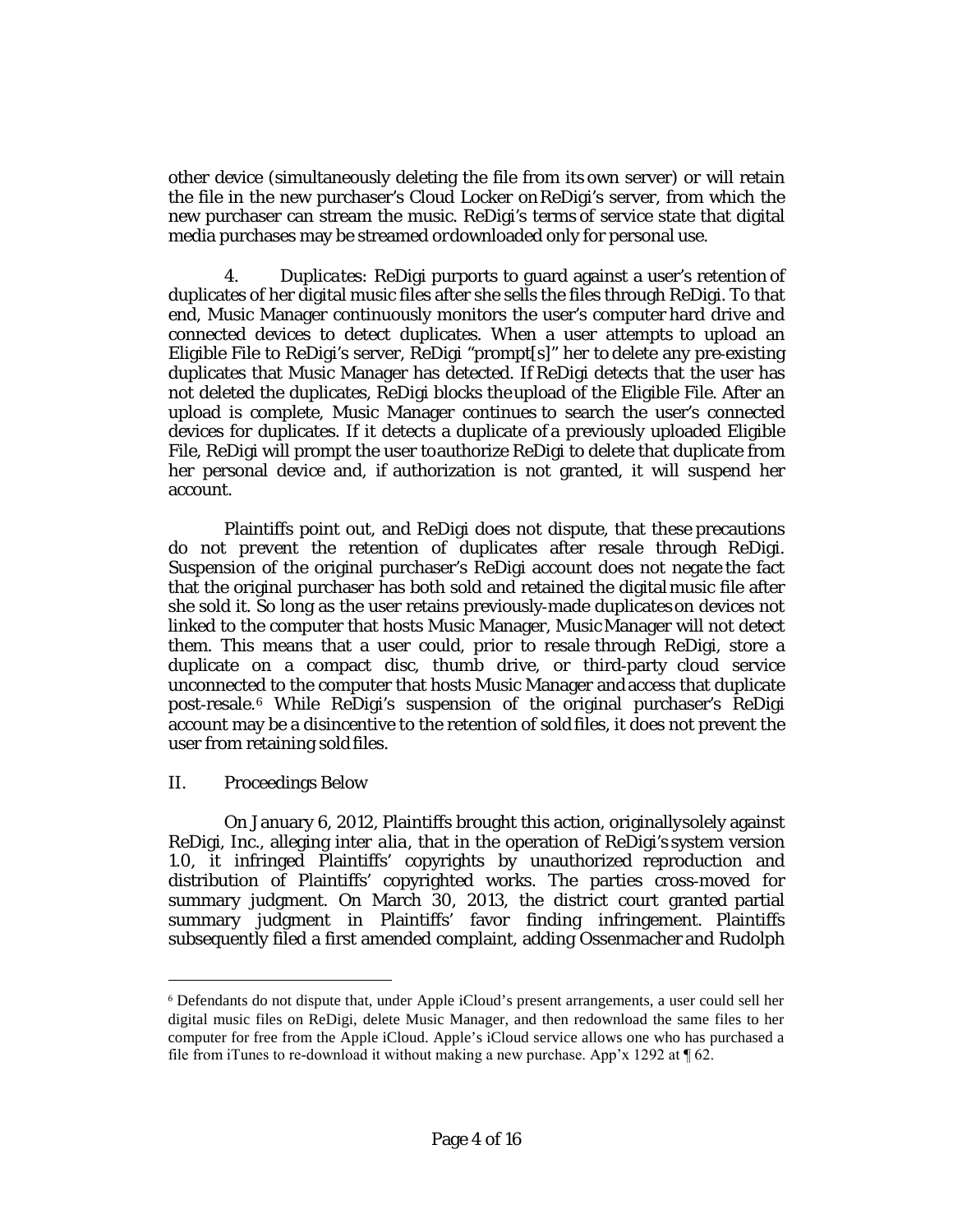as individual defendants. On November 2, 2015, the parties proposed a joint stipulation in which Ossenmacher and Rudolph waived their right to contest liability independent of ReDigi, Inc. On June 6, 2016,the district court entered a stipulated final judgment awarding damages to Plaintiffs in the amount of three million five hundred thousand dollars (\$3,500,000) and permanently enjoining Defendants from operating the ReDigi system.<sup>[7](#page-4-0)</sup> In the stipulation, Defendants reserved the right to appeal solely from the district court's finding of liability for reproduction and distribution as set forth in the summary judgment order. Defendants timely filed notice of this appeal on July 1, 2016. On August 11, 2016, the appeal was stayed as a result of the Defendants' bankruptcy proceedings in the United States Bankruptcy Court for the Southern District of Florida. The stay was lifted on December 12, 2016.

## DISCUSSION

#### I. The First Sale Doctrine

 $\overline{a}$ 

The primary issue on appeal is whether ReDigi's system version 1.0 lawfully enables resales of its users' digital files. Sections 106(1) and (3) ofthe Copyright Act respectively grant the owner of a copyright the exclusive right to control the reproduction and the distribution of the copyrightedwork.[8](#page-4-1) 17 U.S.C. § 106(1) & (3). Under the first sale doctrine, codified in § 109(a), the rights holder's control *over the distribution* of any particular copy or phonorecord that was lawfully made effectively terminates when that copy or phonorecord is distributed to its first recipient. Section 109(a)provides:

"Notwithstanding the provisions of section 106(3), the owner of a particular copy or phonorecord lawfully made under this title, or any person authorized by such owner, is entitled, without the authority of the copyright owner, to sell or otherwise disposeof the possession of that copy or phonorecord."

<span id="page-4-0"></span><sup>7</sup> Notwithstanding that the operative complaint addressed only ReDigi's system version 1.0 (making no mention of version 2.0, which ReDigi launched on June 11, 2012), and the record before the district court did not address version 2.0, the stipulated judgment is binding as to version 2.0 against defendants and persons in specified relationships with ReDigi, as explained *supra* in footnote 2.

Because neither we, nor the district court, have decided whether version 2.0 would infringe, this opinion does not decide on the lawfulness of the use—by persons who are independent of the Defendants—of systems functioning like version 2.0, at least to the extent that their systems differ from the aspects of version 1.0 that are adjudicated in this opinion.

<span id="page-4-1"></span><sup>8</sup> "Subject to sections 107 through 122, the owner of copyright under this title has the exclusive rights to do and to authorize any of the following: (1) to reproduce the copyrighted work in copies or phonorecords . . . [and] (3) to distribute copies or phonorecords of the copyrighted work to the public by sale or other transfer of ownership, or by rental, lease, or lending . . . ." 17 U.S.C. § 106(1), (3).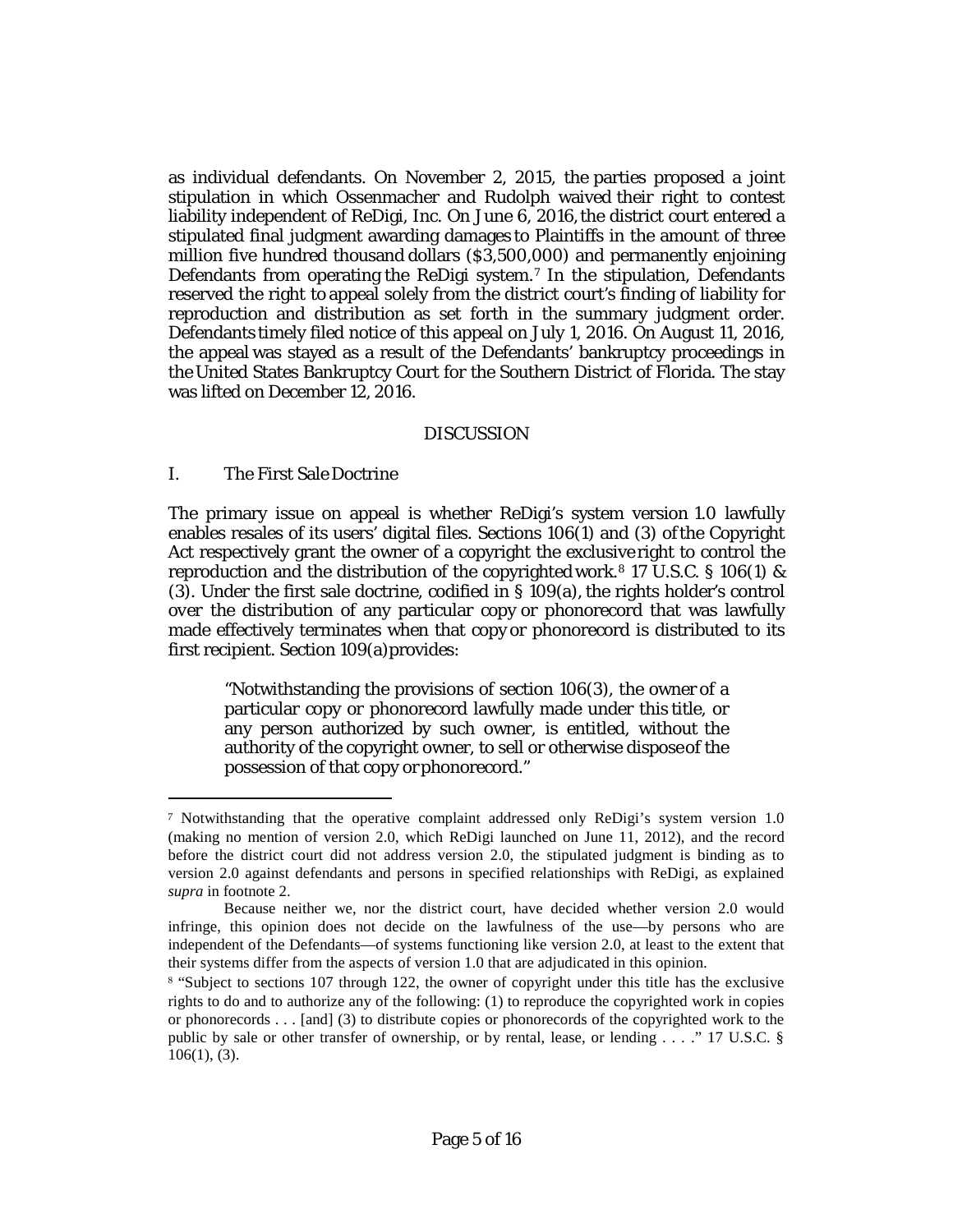#### 17 U.S.C. § 109(a).

Under this provision, it is well established that the lawful purchaser of a copy of a book is free to resell, lend, give, or otherwise transfer that copy without violating the copyright holder's exclusive right of distribution.The copy so resold or re‐transferred may be re‐transferred again and again without violating the exclusive distribution right. *See Kirtsaeng v. John Wiley & Sons, Inc.*, 568 U.S. 519, 530 (2013); *Quality King Distribs. v. L'Anza Research Int'l*, *Inc.,* 523 U.S. 135, 152 (1998); *Bobbs‐Merrill Co. v. Straus*, 210 U.S. 339,351 (1908); *see also* 4 Patry on Copyright § 13:15 ("Placing a lawful copy of a work in commerce exhausts the distribution and display rights with respect tothat particular copy . . . ."). It is undisputed that one who owns a digital filefrom iTunes of music that is fixed in a material object qualifies as "the owner of a particular . . . phonorecord lawfully made," 17 U.S.C. § 109(a), and is thus entitled under § 109(a) "to sell or otherwise dispose of the possession of *that* . . . phonorecord," *id*. (emphasis added), without violating § 106(3). On the other hand, § 109(a) says nothing about the rights holder's control under §106(1) over *reproduction* of a copy or phonorecord.

The district court found that resales through ReDigi were infringing for two reasons. The first reason was that, in the course of ReDigi's transfer, the phonorecord has been reproduced in a manner that violates the Plaintiffs'exclusive control of *reproduction* under § 106(1); the second was that the digital files sold through ReDigi, being unlawful reproductions, are not subject to the resale right established by  $\S$  109(a), which applies solely to a "particular . . . phonorecord . . . lawfully made." 17 U.S.C. § 109(a). Weagree with the first reason underlying the district court's finding of infringement. As that is a sufficient reason for affirmance of the judgment, we makeno ruling on the district court's secondreason.

ReDigi argues on appeal that its system effectuates transfer of the *particular* digital file that the user lawfully purchased from iTunes, thatit should not be deemed to have reproduced that file, and that it should therefore come within the protection of 17 U.S.C. § 109(a). ReDigi makestwo primary contentions in support of thesearguments.

First, ReDigi asserts—as it must for its first sale argument to succeed that the digital files should be considered "material objects" and therefore, under 17 U.S.C. § 101's definition of "phonorecords" as "materialobjects," should qualify as "phonorecords" eligible for the protection of §109(a).

Second, ReDigi argues that from a technical standpoint, itsprocess should not be seen as making a reproduction. ReDigi emphasizes that its system simultaneously "causes [packets] to be removed from the . . . file remaining in the consumer's computer" as those packets are copied into the computer buffer and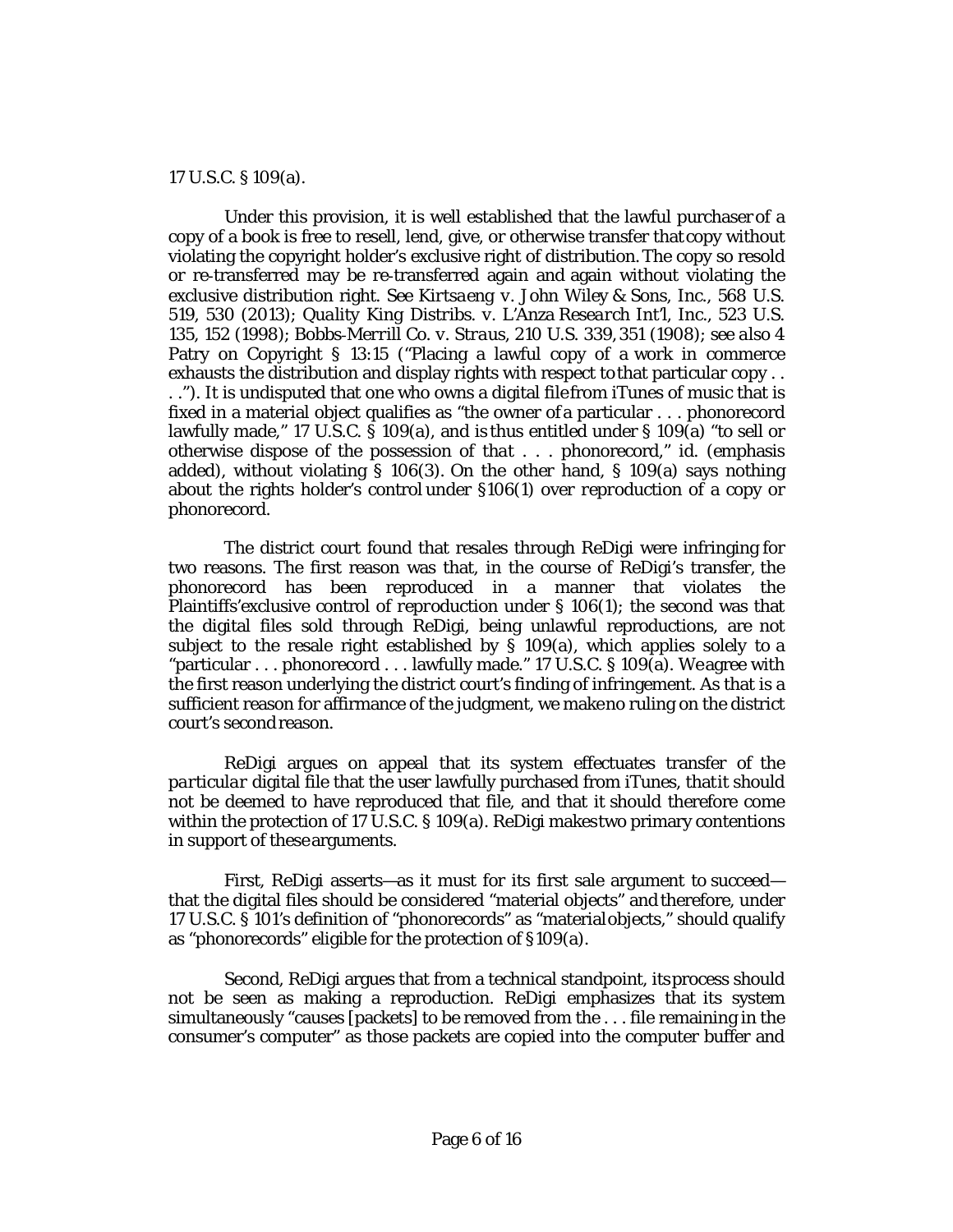then transferred to the ReDigi server, Appellants Br. 24, so that the complete file never exists in more than one place at the same time, and the "file on the user's machine continually shrinks in size while the file on the server grows in size." App'x  $691.9$  $691.9$  $691.9$  ReDigi points out that the "sum of the size of the data" stored in the original purchaser's computer and in ReDigi's server never exceeds the "size of the original file," which,according to ReDigi, "confirms that no reproductions are made during thetransfer process." Appellants Br. 25.

As for ReDigi's first argument, that the digital file it transfers is a phonorecord protected by § 109(a), we do not decide this issue because we find that ReDigi effectuates an unlawful reproduction even if the digital file itself qualifies as a phonorecord.[10](#page-6-1)

As for ReDigi's second argument, we reject it for the following reasons. The Copyright Act defines phonorecords as "material objects in whichsounds . . . are fixed by any method now known or later developed, and from which the sounds can be perceived, reproduced, or otherwise communicated, either directly or with the aid of a machine or device." 17 U.S.C. § 101. Accordingly, when the purchaser of a digital music file from iTunes possesses thatfile, embodied "for a period of more than transitory duration" in a computer or other physical storage device, *Cartoon Network LP v. CSC Holdings, Inc.,* 536 F.3d 121, 127 (2d Cir. 2008) (quoting 17 U.S.C. § 101), that device—or atleast the portion of it in which the digital music file is fixed (*e.g.*, the location on the hard drive)—becomes a phonorecord. *See London‐Sire Records, Inc. v. Doe*, 542 F. Supp. 2d 153, 171 (D. Mass. 2008) (holding that the segment of a hard disc on which an electronic music file is encoded is a "phonorecord" under the Copyright Act). In the course of transferring a digital music file froman original purchaser's computer, through ReDigi, to a new purchaser, the digital file is first received and stored on ReDigi's server and then, at thenew purchaser's option, may also be subsequently received and stored on thenew purchaser's device.[11](#page-6-2) At each of these steps, the digital file is fixed in a new material object "for a period of more than transitory duration." *Cartoon Network*, 536 F.3d at 127. The fixing of the digital file in ReDigi's server, as well as in the new purchaser's device, creates a new phonorecord, which is a reproduction. ReDigi version 1.0's process for enabling the resale of digital files thus inevitably involves the creation of new phonorecordsby reproduction, even if the standalone digital file is deemed to bea phonorecord.

l

<span id="page-6-0"></span><sup>9</sup> From October 13, 2011 until March 2012, ReDigi's system sometimes made temporary archival copies that were deleted as soon as the migration process was complete. Those backup files have not been put at issue in this appeal.

<span id="page-6-1"></span><sup>&</sup>lt;sup>10</sup> A conclusion that a digital file cannot be a phonorecord would have decisive implications for a system functioning like ReDigi's version 2.0, as well as its version 1.0. Because our understanding of the technology is limited, as is our ability to appreciate the economic implications, we find it preferable to rule more narrowly.

<span id="page-6-2"></span><sup>&</sup>lt;sup>11</sup> The new purchaser at his option may alternatively choose to leave the digital file in the new purchaser's storage locker on ReDigi's server and stream it for access.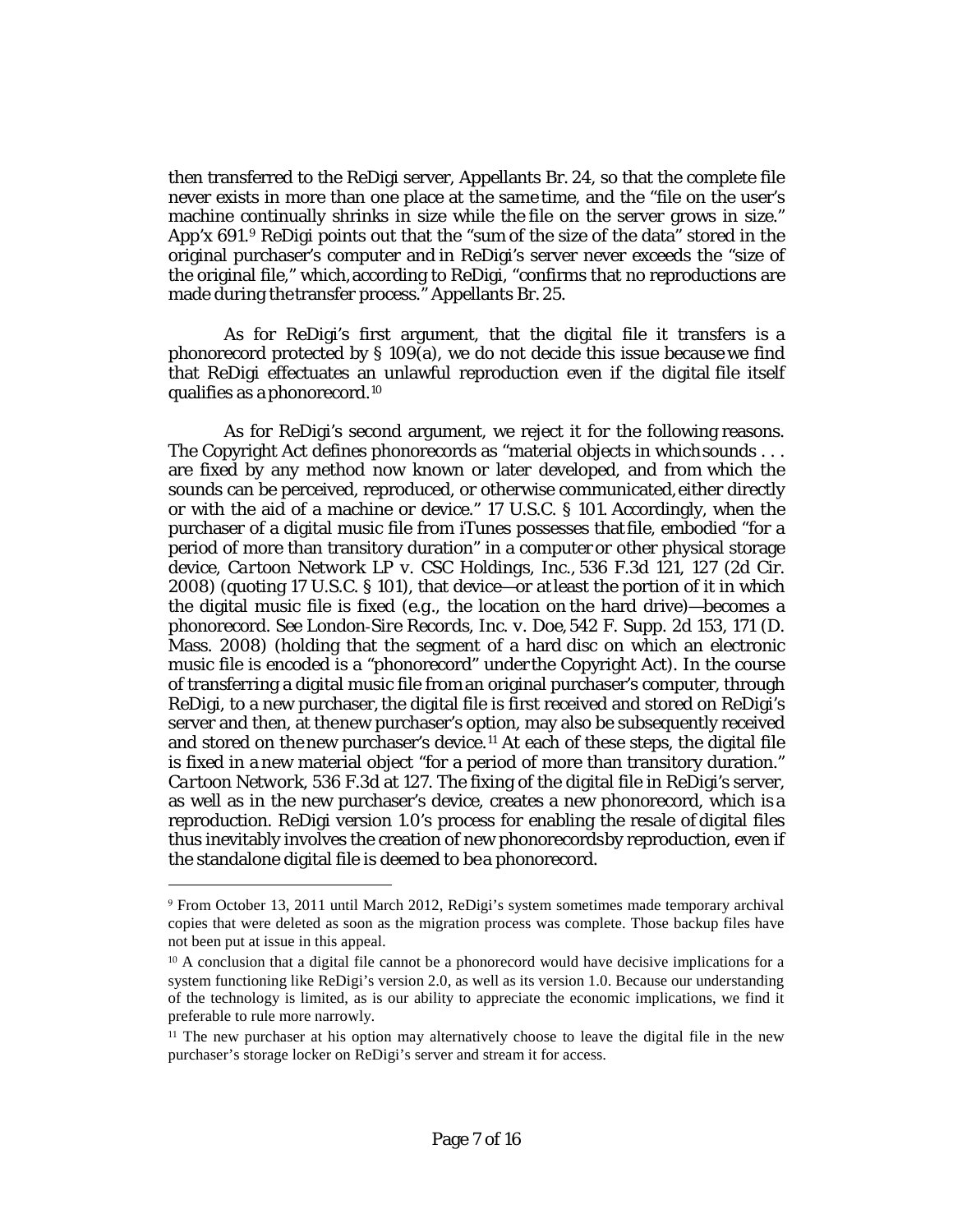As for the argument that, as ReDigi copies a packet of data, it deletes the equivalent packet in the user's device so that the amount of data extant in the transfer process remains constant, this does not rebut or nullify the fact that the eventual receipt and storage of that file in ReDigi's server, as well as in the new purchaser's device (at his option), does involve the making ofnew phonorecords. Unless the creation of those new phonorecords is justified by the doctrine of fair use, which we discuss and reject in a later portion ofthis opinion, the creation of such new phonorecords involves unauthorized reproduction, which is not protected, or even addressed, by § 109(a).

ReDigi makes several additional arguments designed to characterize its process as involving the transfer of its users' lawfully made phonorecords, rather than the creation of new phonorecords. None of these arguments negates the crucial fact that each transfer of a digital music file to ReDigi's server and each new purchaser's download of a digital music file to his device creates new phonorecords. ReDigi argues, for example, that during a transfer through ReDigi's data migration technology, each packet of data from the original source file resides in a buffer "for less than a second" before being overwritten, Appellants Br. 27, and thus fails to satisfy the requirement that a sound recording must be embodied "for a period of more thantransitory duration" to qualify as a phonorecord, 17 U.S.C. § 101; *Cartoon Network*, 536 F.3d at 127. Even if, during transfer, ReDigi's system retains each digital file*in a computer buffer* for a period of no more than transitory duration, thosefiles subsequently become embodied in ReDigi's server and in the new purchaser's device, where they remain for periods "of more than transitory duration." *Cartoon Network*, 536 F.3d at 127. ReDigi's server and the resale purchaser's device on which the digital music files are fixed constitute or containnew phonorecords under the statute.

ReDigi next argues that, in the course of transferring a user's file to ReDigi's own server, and to the resale purchaser's device, ReDigi sees toit that all of the original purchaser's preexisting duplicates are destroyed. As an initial matter, as noted above, ReDigi here overclaims. It does not ensure against retention of duplicate phonorecords created by the original owner. ReDigi's assertion that "there is never an instance when [an] Eligible File could exist in more than one place or be accessed by more than one user" is simply not supported by ReDigi's own evidence. Def. 56.1 Statement, App'x 1490. In addition, even if ReDigi effectively compensated (by offsetting deletions) for the making of unauthorized reproductions in violation ofthe rights holder's exclusive reproduction right under § 106(1), nonetheless ReDigi's process itself involves the making of unauthorized reproductions that infringe the exclusive reproduction right unless justified under fair use.[12](#page-7-0) We are not free to disregard the terms of the

<span id="page-7-0"></span><sup>&</sup>lt;sup>12</sup> We recognize that the use of computers with digital files of protected matter will often result in the creation of innocuous copies which we would be loath to consider infringements because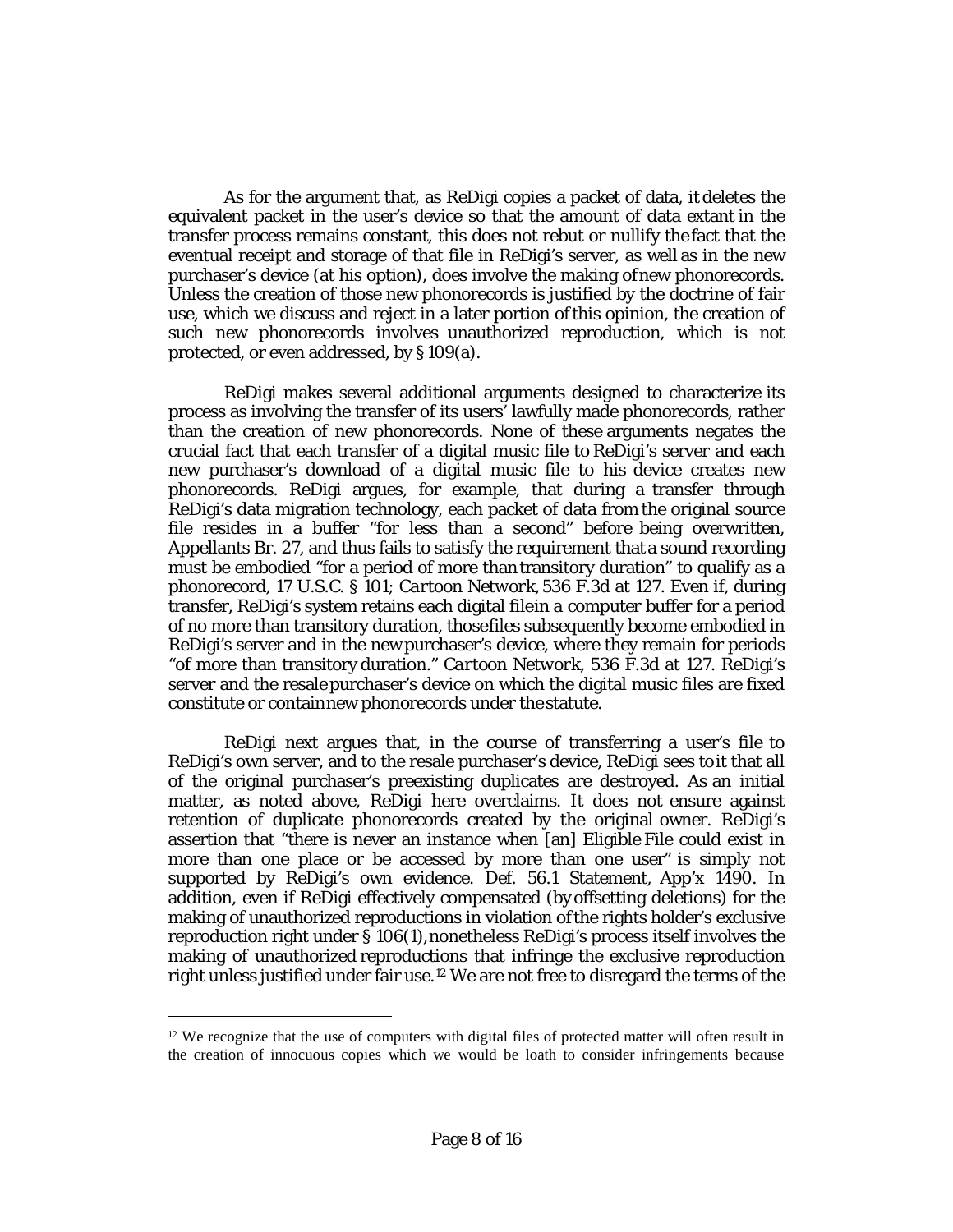statute merely because the entity performing an unauthorized reproduction makes efforts to nullify its consequences by the counterbalancing destruction of thepreexisting phonorecords.

ReDigi further argues, citing *ABKCO Music, Inc. v. Stellar Records,Inc.*, 96 F.3d 60 (2d Cir. 1996), that the computer hard drive into which the original purchaser's digital file is embedded cannot be her lawfully made phonorecord. A computer hard drive, ReDigi argues, cannot qualify asa phonorecord under § 101 because it contains more than a sound recording. This argument misinterprets *ABKCO*. We held in *ABKCO* that a license to publish a phonorecord did not authorize the publication of compact discs for use in karaoke that contained both sound recordings and visual depictions of song lyrics. 96 F.3d at 64. The *ABKCO*  opinion undertook to construe the breadth of a compulsory license. The opinion does not support theconclusion that a compact disc that stores visual depictions of words as well asrecorded music does not *contain* a phonorecord. To be sure, a license to distribute phonorecords of a particular song would not by its terms authorizethe distribution of whatever other copyrighted content is contained in a computer hard drive that also contains the recording of the song. But it does not follow that a device or other "material object[] in which sounds . . . are fixed . . . and from which the sounds can be perceived, reproduced, or otherwise communicated," 17 U.S.C. § 101, is not a phonorecord, merely because it contains other matter as well. We reject ReDigi'sargument.[13](#page-8-0)

Finally, ReDigi argues that the district court's conclusion makes no sense because it would "require a customer to sell her [valuable] computer in order to be able to sell  $a[n] \ldots$  if tunes music file" that was lawfully purchased for under \$1.00. Appellants Br. 28. Of course it would make no economic sense for a customer to sell her computer or even a \$5.00 thumb drive in order to sell "a[n] . . . iTunes music file" purchased for \$1.00. But ReDigi far overstates its economic

doing so would effectively bar society from using invaluable computer technology in relation to protected works. We believe this precedent will not have that undesirable effect for reasons discussed below in the section on fair use. What we consider here is that the making of unauthorized reproductions *in pursuit of an objective to distribute protected matter in competition with the rights holder*. The production of innocuous, unauthorized reproductions through the unavoidable function of a computer, when done for purposes that do not involve competing with the rights holder in its exclusive market, is outside the scope of this dispute.

<span id="page-8-0"></span><sup>13</sup> ReDigi also draws our attention to the Ninth Circuit's decision in *Recording Industry Association of America v. Diamond Multimedia Systems, Inc.*, 180 F.3d 1072 (9th Cir. 1999). In *Diamond*, the Ninth Circuit held that "a hard drive is excluded from the definition of digital music recordings" under the Audio Home Recording Act ("AHRA") because § 1001(5)(B) expressly provides that a "digital music recording" does *not* include material objects "in which one or more computer programs are fixed," and "a hard drive is a material object in which one or more [computer] programs are fixed." *Id*. at 1076. Even if we were to accept the Ninth Circuit's construction of the term "digital music recording" under the AHRA, that would not alter the meaning of the term "phonorecord" under § 101 of the Copyright Act. *See id*. at 1077 n.4.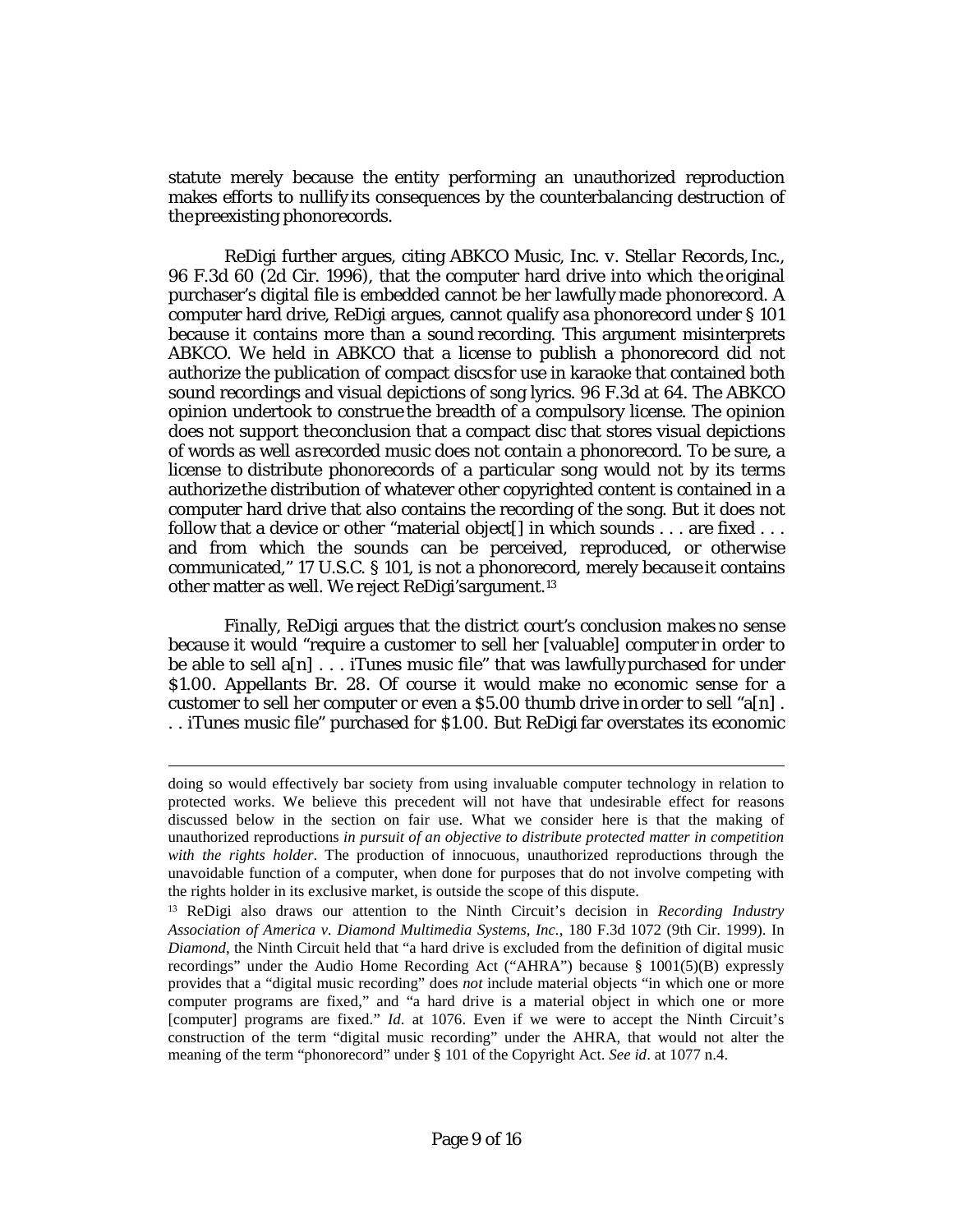argument when it asserts that the "district court's ruling . . . eliminat[es] any meaningful competition from resellers" as "no secondary market . . . can ever develop if consumers are required to give away their computer hard disks as part of any resale." Appellants Br. 35.A secondary market can readily be imagined for first purchasers who cost-effectively place 50 or 100 (or more) songs on an inexpensive device such as a thumb drive and sell it. *See* U.S. Copyright Office, Library of Cong., Digital Millennium Copyright Act § 104 Report 78 (2001) ("DMCA Report2001") ("Physical copies of works in a digital format, such as CDs or DVDs,are subject to section 109 in the same way as physical copies of works in analog form."); 4 Patry on Copyright § 13:23 (observing that § 109 permits the saleof an iPod that contains lawfully made digital music files). Furthermore,other technology may exist or be developed that could lawfully effectuate a digital first sale.

We conclude that the operation of ReDigi version 1.0 in effectuating a resale results in the making of at least one unauthorized reproduction. Unauthorized reproduction is not protected by  $\S$  109(a). It violates the rights holder's exclusive reproduction rights under § 106(1) unless excused as fair use. For reasons explained below, we conclude that the making of such reproductions is not a fair use.

Our conclusion is supported by the fact that the Copyright Office also concluded that the resale of digital files is infringing. In 1998,Congress mandated that the Register of Copyrights evaluate "the relationship between existing and emergent technology and the operation of section[] 109 . . .." Digital Millennium Copyright Act, Pub. L. No. 105‐304, 112 Stat. 2860, 2876 (1998). The Copyright Office conducted a multi‐year evaluation, including review of comments and testimony from the public, academia, libraries, copyright organizations and copyright owners. DMCA Report 2001 at vi. The Register concluded that § 109 does not apply to otherwise unauthorized digital transmissions of a copyrighted work, reasoning that such transmissions cause the recipient to obtain a new copy of the work. *Id.* at79‐80. The Register reasoned that the creation of a new copy of the work would constitute an unauthorized reproduction falling outside the authorization of § 109(a). *Id*.; s*ee also* 2 Nimmer on Copyright § 8.13[A] (describing the Register's "recommend[ation] against amending the Copyright Actto facilitate a digital *first sale*").

ReDigi argues that the Register's 2001 report is obsolete because it presumed that the only way to transfer digital files over the Internet was by the traditional "copy and delete" method, whereas new technologies either have been or might be developed that transfer digital files over the Internet using a non‐infringing method. Plaintiffs counter that, in 2016, the Register again asserted that "a digital file transfer creates a new copy or phonorecord on the transferee's computer" and thus does not qualify for first sale protection. U.S. Copyright Office, Library of Cong., The Making Available Right in the United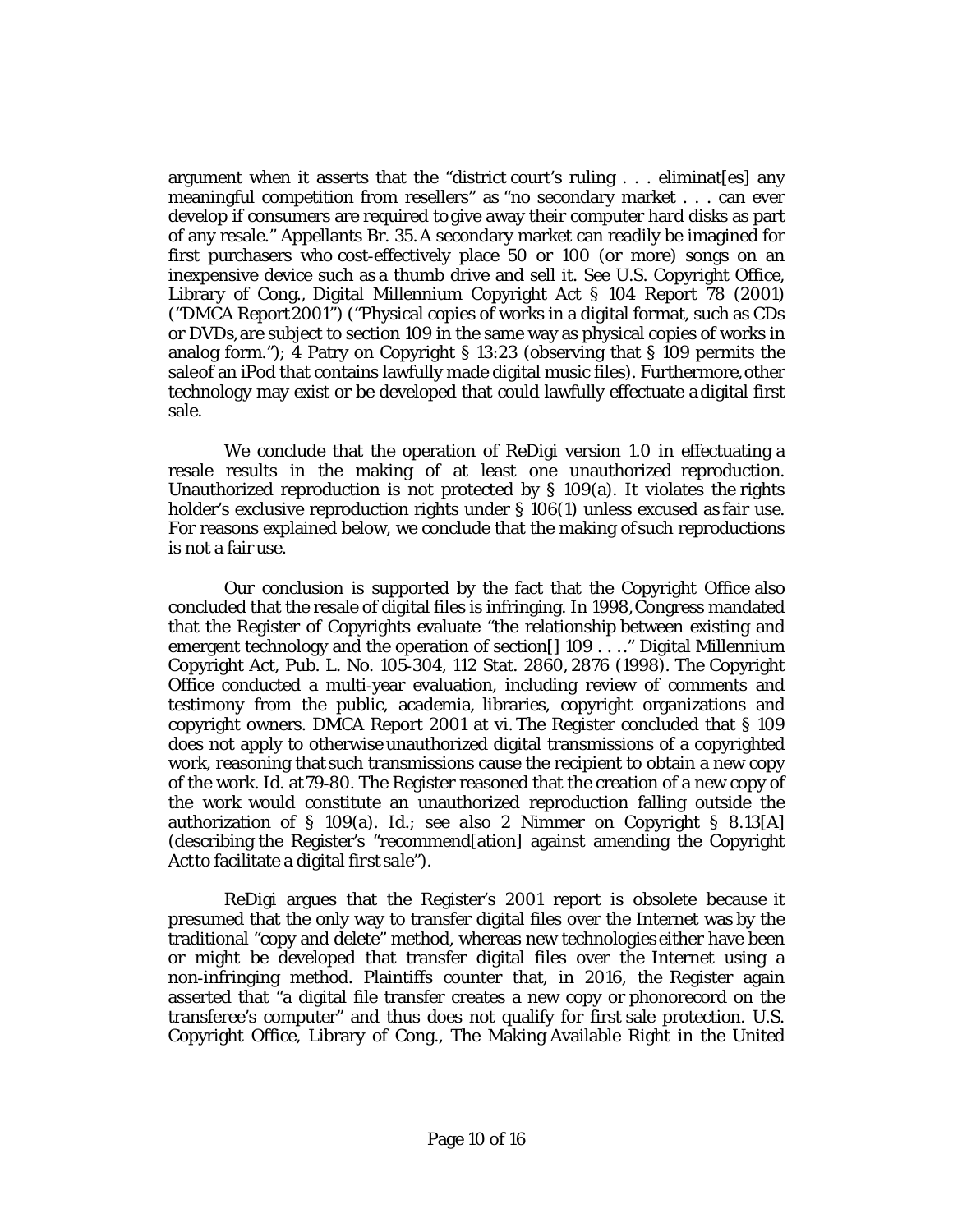States 22, n.94 (2016) (quoting the district court's decision in this action with approval). We need not pronounce upon the ongoing relevance of the Register's 2001 report, or decide whether *all* digital file transmissions over the Internet make reproductions, to determinethat ReDigi's system version 1.0 does so.[14](#page-10-0)

#### II. Fair Use

ReDigi argues that, regardless of whether what it does is protected by § 109(a), its actions are protected under the doctrine of fair use. We evaluate ReDigi's claim in accordance with the fair use statute. …

ReDigi's argument for fair use in its opening brief did not address the statutory factors. Nonetheless, we consider each inturn.

## *A. Factor One*

 $\overline{a}$ 

Factor One considers "the purpose and character of the use, including whether such use is of a commercial nature or is for nonprofit educational purposes." § 107(1). The Supreme Court has observed that this factor favors secondary uses that are transformative, meaning that the use "adds something new, with a further purpose or different character, altering the first with new expression, meaning, or message[,]" rather than merely superseding the original work. *Campbell v. Acuff‐Rose Music, Inc.*, 510 U.S. 569, 579 (1994). Uses that criticize, comment on, provide information about, or provide new uses for the copyrighted work are those likely to be deemed transformative. *See, e.g.*, *Campbell*, 510 U.S. at 580‐81 ("Parody needs to mimic an original to make its point, and so has some claim to use the creation of its victim's . . . imagination, whereas satire can stand on its own two feet and so requires justification for the very act of borrowing.") (internal citations and footnote omitted). Similarly, a secondary use may be transformative ifit provides information about the original, "or expands its utility."*Authors Guild v. Google, Inc.*, 804 F.3d 202, 214 (2d Cir. 2015) ("Google Books"). Examples of such utility‐expanding transformative fair uses have included scanning books to create a full‐text searchable database and public search function (in a manner that did not allow users to read the texts), *Authors Guild, Inc. v. HathiTrust*, 755 F.3d 87, 97‐98 (2d Cir. 2014); copying works into a database used to detect plagiarism, *A.V. ex rel. Vanderhye v. iParadigms, LLC,* 562 F.3d 630, 639 (4th Cir. 2009); displaying tiny, low‐resolution "thumbnail" reproductions of art works to provide links serving as Internet pathways to the appropriate websites containing the originals, *Perfect 10,*

<span id="page-10-0"></span><sup>14</sup> Having rejected ReDigi's arguments for the reasons explained above, we have no need to consider whether an electronic digital music file, independent of any physical storage device in which the file is fixed, can qualify as a phonorecord in view of § 101's definition of phonorecords as "material objects." 17 U.S.C. §101.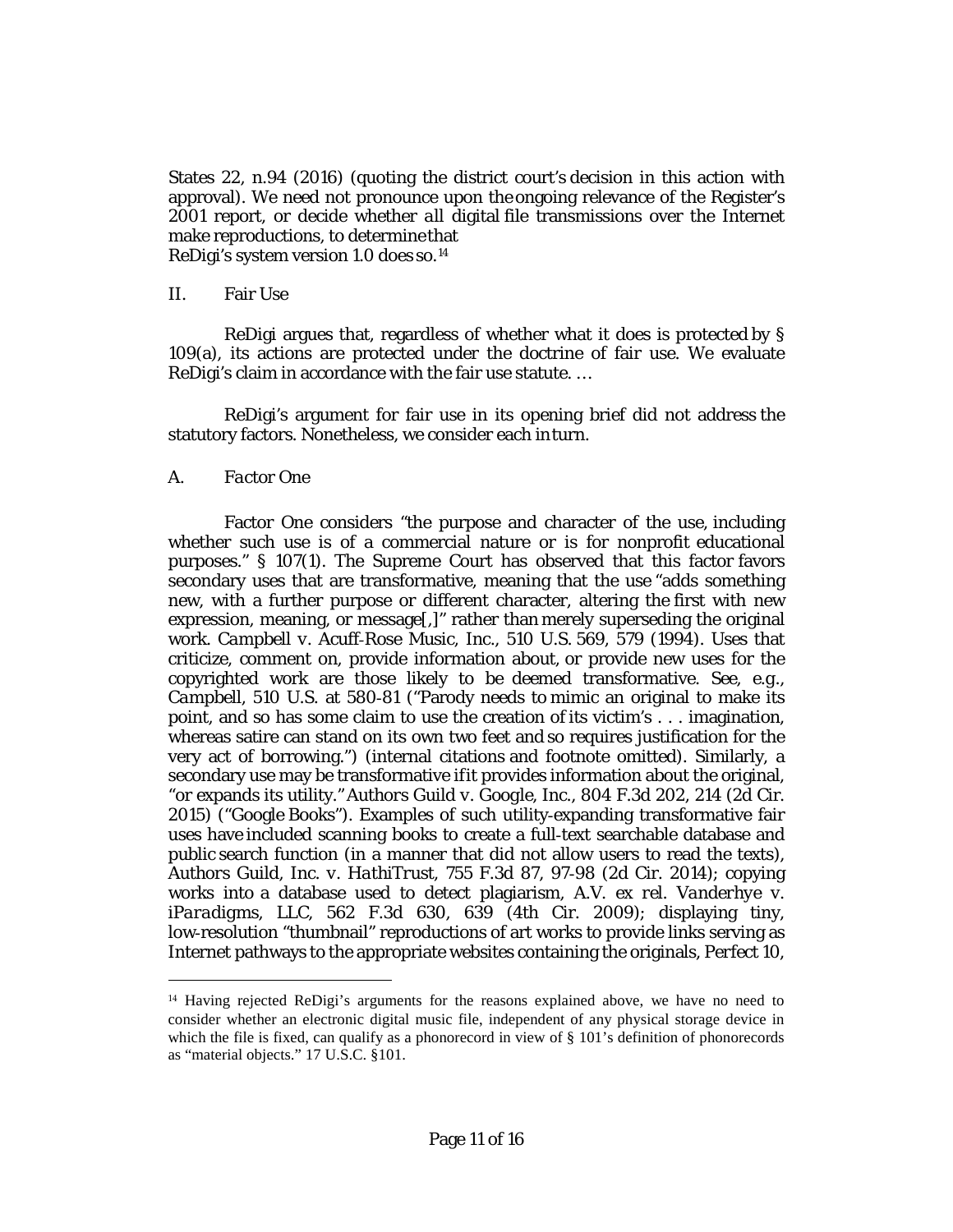*Inc. v. Amazon.com, Inc.,* 508 F.3d 1146, 1165 (9th Cir. 2007); *Kelly v. Arriba Soft Corp.*, 336 F.3d 811, 818‐19 (9th Cir. 2003), and copying by one who has acquired the right to view the content of a telecast to enable a single, non‐commercial home viewing at a more convenient time, *Sony Corp. of Am. v. Universal City Studios, Inc.,* 464 U.S. 417, 421, 448‐55 (1984). In *Sony*, the "apparent reasoning was that a secondary use may be a fair use if it utilizes technology to achieve the transformative purpose of improving the efficiency of delivering content without unreasonably encroaching on the commercial entitlements of the rights holder" because the improved delivery was to one entitled to receive the content. *Fox News Network, LLC v. TVEyes, Inc.*, 883F.3d 169, 177 (2d Cir. 2018).

ReDigi makes no change in the copyrighted work. It provides neither criticism, commentary, nor information about it. Nor does it deliver the content in more convenient and usable form to one who has acquired an entitlement to receive the content. What ReDigi does is essentially to provide a market for the resale of digital music files, which resales compete withsales of the same recorded music by the rights holder. These characteristics of ReDigi's use favor Plaintiffs under FactorOne.

In addition, while the mere fact of a commercial motivation rarely pushes the first factor determination against fair use (as so many of the canonical fair uses, such as book reviews; quotation of prominent figures in news reports, news commentary, and history books; the performance of parodic plays; and the sale of parodic books, are all commercial, *seeGoogle Books*, 804 F.3d at 219), in some circumstances a commercial motive willweigh against a finding of fair use under Factor One. As noted in *Campbell*, the less a use provides transformative value, the more its commercialism will weigh against a finding of fair use. *See* 510 U.S. at 579. Here, ReDigi hosts a remunerative marketplace that enables resale by purchasers of digital music files, which is a commercial purpose. Especially in view of the total absence (or at least very low degree) of transformative purpose, thecommercial motivation here argues against ReDigi with respect to FactorOne.

# *B. Factor Two*

The second fair use factor concerns "the nature of the copyrighted work." 17 U.S.C. § 107(2). Except to the extent that the nature ofthe copyrighted work is necessarily considered alongside the character and purpose of the secondary use in deciding whether the secondary use hasa transformative purpose, it rarely, by itself, furnishes any substantial reasoning for favoring or disfavoring fair use. *See Google Books*, 804 F.3dat 220. This case is no exception.

# *C. Factor Three*

The third factor considers "the amount and substantiality of the portion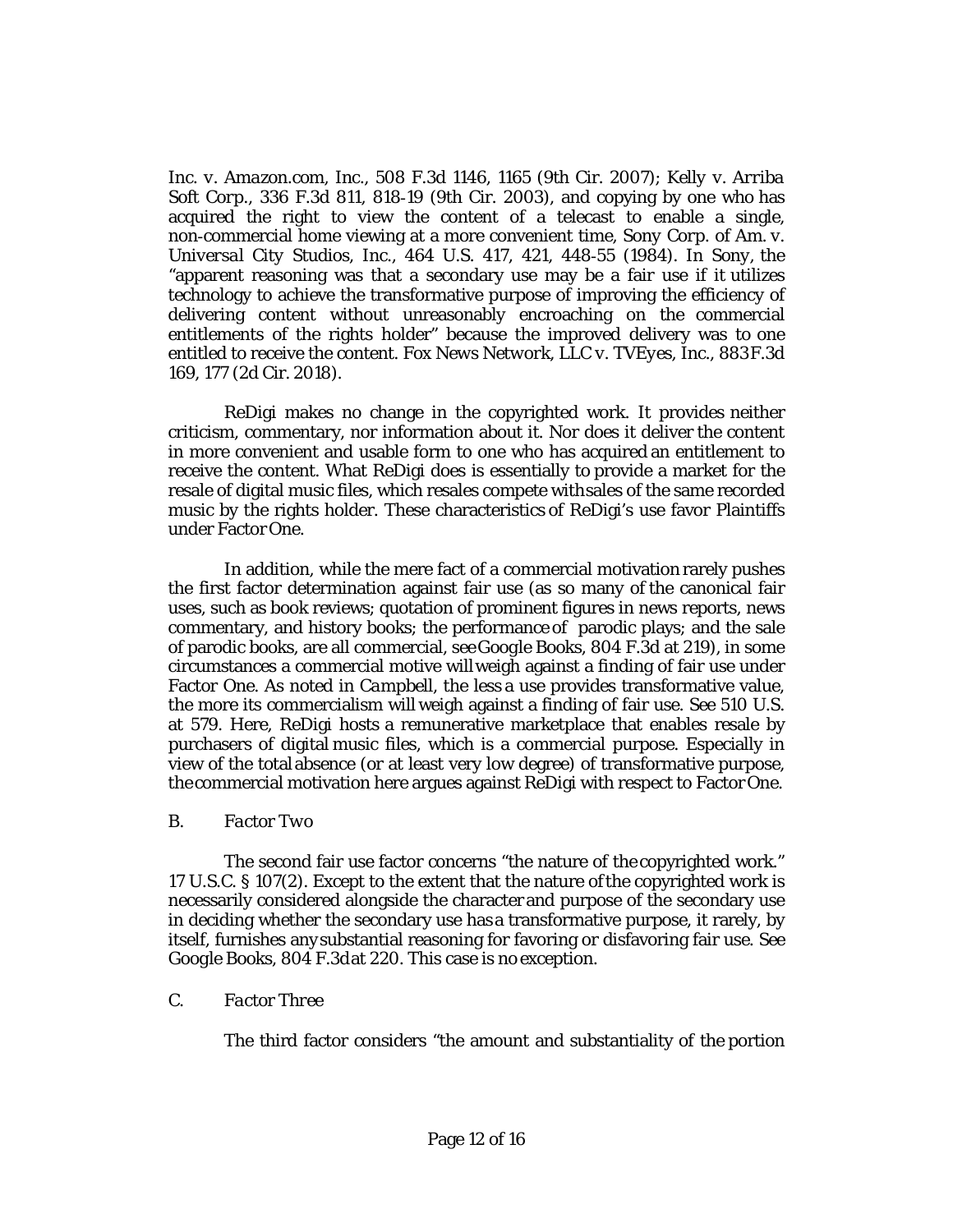[of the original] used in relation to the copyrighted work as a whole." 17 U.S.C. § 107(3). ReDigi's system makes identical copies of the whole of Plaintiffs' copyrighted sound recordings. Although use of the entirety of a digital file is not necessarily inconsistent with a finding of fair use, *see Google Books*, 804 F.3d at 221‐22; *HathiTrust*, 755 F.3d at 98; *iParadigms,* 562 F.3dat 642; *Perfect 10*, 508 F.3d at 1165; *Arriba Soft*, 336 F.3d at 818‐19, it tends to disfavor a finding of fair use.

#### *D. Factor Four*

 $\overline{a}$ 

The fourth statutory factor is "the effect of the [copying] use upon the potential market for or value of the copyrighted work." § 107(4). When a secondary use competes in the rightsholder's market as an effectivesubstitute for the original, it impedes the purpose of copyright to incentivizenew creative works by enabling their creators to profit from them. For this reason, the Supreme Court in *Harper & Row Publishers, Inc. v. Nation Enterprises* described the fourth factor as "undoubtedly the single most important element of fair use." 471 U.S. 539, 566 (1985) (relying on the Nimmer treatise).[15](#page-12-0) Factor Four "focuses on whether the copy brings to the marketplace a competing substitute for the original, or its derivative, so asto deprive the rights holder of significant revenues because of the likelihoodthat potential purchasers may opt to acquire the copy in preference tothe

original." *TVEyes*, 883 F.3d at 179 (quoting *Google Books*, 804 F.3d at 223). Factor Four is necessarily intertwined with Factor One; the more the objective of secondary use differs from that of the original, the less likely it will supplant the commercial market for the original. *See Google Books*, 804 F.3dat 223.

As Plaintiffs argue, ReDigi made reproductions of Plaintiffs' worksfor the purpose of resale in competition with the Plaintiffs' market for the sale of their sound recordings.<sup>[16](#page-12-1)</sup> ReDigi's replicas were sold to the same consumers whose objective in purchasing was to acquire Plaintiffs' music. It is also of possible relevance that there is a distinction between ReDigi's resales and resales of physical books and records. The digital files resold by ReDigi, although used, do not deteriorate the way printed books and physical records deteriorate. As the

<span id="page-12-0"></span><sup>15</sup> *Harper & Row* cited 3 Nimmer § 13.05[A]. *See* 4 Nimmer § 13:05[A] ("The fourth factor . . . emerges as the most important, and indeed, central fair use factor."). To be clear, a secondary use may seriously harm the value of the copyright for the quoted material and yet be a clear case of fair use, such as where a critic pans a new book, quoting passages to show its absurdity. *See* Pierre N. Leval, *Fair Use Rescued*, 44 UCLA L. REV. 1449, 1459 (1997). In such circumstances, a secondary use's infliction of harm on the value of the copyright does not enlist the fourth factor against the copying use, as it would where the copying work offers a substitute for the original.

<span id="page-12-1"></span><sup>16</sup> To the extent a reproduction was made solely for cloud storage of the user's music on *ReDigi*'s server, and not to facilitate resale, the reproduction would likely be fair use just as the copying at issue in *Sony* was fair use.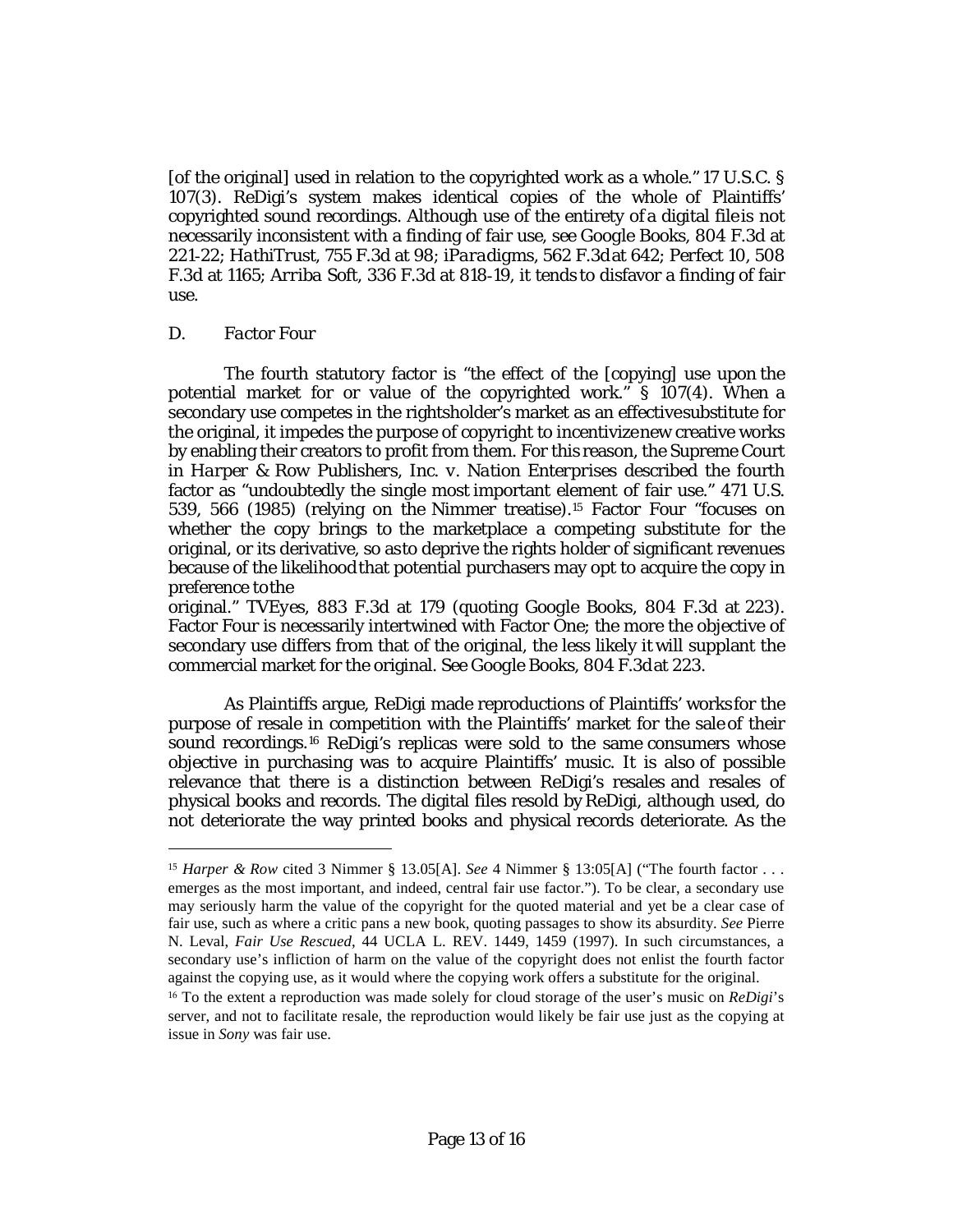district court observed, the principal difference between the "product sold in ReDigi's secondary market" and that sold by Plaintiffs or their licensees in the primary market was its lower price. *Capitol Records,LLC v. ReDigi Inc.*, 934 F. Supp. 2d 640, 654 (S.D.N.Y. 2013).

Factor Four weighs powerfully against fairuse.

#### *E. Factors Weighed Together Four*

The Supreme Court has instructed that, to ascertain whether there is fair use, all four of the statutory factors must be weighed together.*Campbell*, 510 U.S. at 577‐78. Our consideration is informed by our recent holding in *TVEyes*, 883 F.3d at 175. TVEyes copied all televised video programming throughout the nation, together with its accompanying closed‐captioned text, into a database. It offered a commercial subscription service through which business and professional clients could search the transcripts, receive a list of video segments that mentioned the searched terms, and then view up toten minutes of each video segment. *Id.* Fox News Network, a producer of televised content, sued, claiming that TVEyes's distribution of Fox's programming to TVEyes's subscribers infringed Fox's copyright. *Id*. We found that TVEyes's secondary use deployed modestlytransformative technology (akin to the time shifting technology of *Sony*) in that "it enable[d] nearly instant access to a subset of material—and to information about the material—that would otherwise be irretrievable, or else retrievable only through prohibitively inconvenient or inefficient means." *Id.* at 177. As in *Sony*, it enabled its customers to view "programming they want at a time and place that is convenient to them, rather than at the time and place of broadcast." *Id.* at 177‐78. Nonetheless, we held that TVEyes's use was not a fair use because it substantially competed with the rights holders' legitimate market. *Id.* at 180. By providing Fox's copyrighted programming to its clients "*without*  payment to [the rights holder], TVEyes . . . usurped a market that properly belong[ed] to the copyright‐holder." *Id.* (internal quotationmarks and alteration omitted).

*TVEyes* is a substantial precedent for our holding here. The transformative purpose and character of TVEyes's use, while modest, was far more transformative than what ReDigi has shown here. TVEyes's transformative uses were nonetheless easily outweighed by the harm to the rights holders' market considered under Factor Four. *Id.* at 181. Even if ReDigi is credited with some faint showing of a transformative purpose, thatpurpose is overwhelmed by the substantial harm ReDigi inflicts on the value of Plaintiffs' copyrights through its direct competition in the rightsholders' legitimate market, offering consumers a substitute for purchasing from the rights holders. We find no fair use justification.

\* \* \*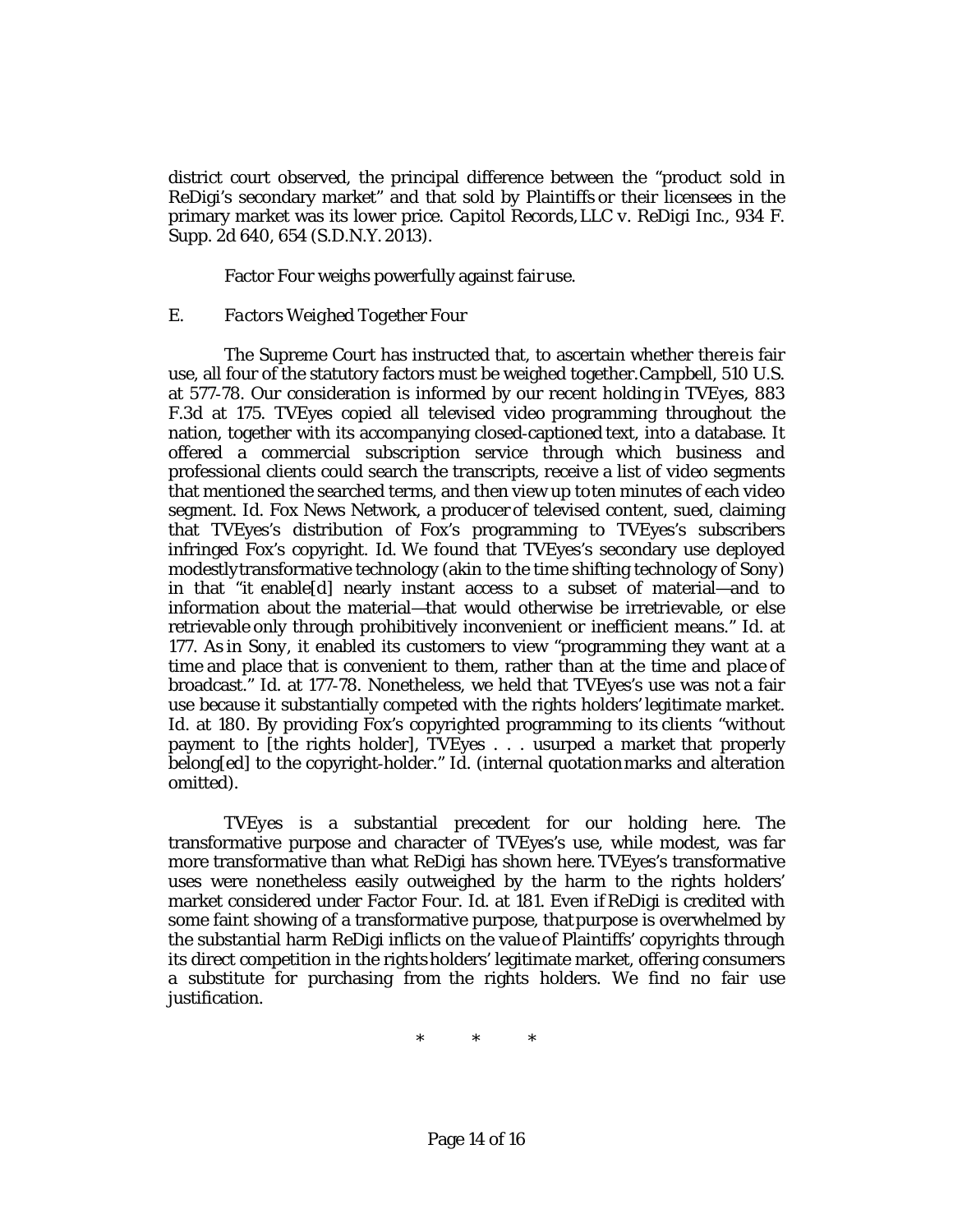We conclude by addressing policy-based arguments raised by ReDigi and its amici. They contend that ReDigi's version 1.0 ought to be validated as in compliance with § 109(a) because it allows for realization of an economically beneficial practice, originally authorized by the courts in the common law development of copyright, *see Bobbs‐Merrill Co. v. Straus*, 210 U.S. 339 (1908), and later endorsed by Congress. They also contend thatthe Copyright Act must be read to vindicate purchasers' ability to alienate digital copyrighted works under the first sale doctrine—emphasizing that § 109(a) is styled as an entitlement rather than a defense to infringement—without regard to technological medium. *See* Copyright Law Professors Br. 4, 12, 14; *see also* Appellants Br. 38‐41. On this score, they rely heavily on the breadthof the common law first sale doctrine, and on a purported imperative, described as the "principle of technological neutrality" by amici and the "equal treatment principle" by ReDigi, not to disadvantage purchasers ofdigital copyrighted works, as compared with purchasers of physical copyrighted works. *See* Copyright Law Professors Br. 14; Appellants Br.36‐42.

As for whether the economic consequences of ReDigi's program are beneficial and further the objectives of copyright, we take no position.Courts are poorly equipped to assess the inevitably multifariouseconomic consequences that would result from such changes of law. So far as we can see, the establishment of ReDigi's resale marketplace would benefit some, especially purchasers of digital music, at the expense of others, especially rightsholders, who, in the sale of their merchandise, would have to compete with resellers of the same merchandise in digital form, which, although second hand, would, unlike second hand books and records, be as goodas new.

Furthermore, as to the argument that we should read § 109(a) to accommodate digital resales because the first sale doctrine protects a fundamental entitlement, without regard to the terms of § 109(a) (and incorporated definitions), we think such a ruling would exceed the proper exercise of the court's authority. The copyright statute is apatchwork, sometimes varying from clause to clause, as between provisions forwhich Congress has taken control, dictating both policy and the details of its execution, and provisions in which Congress approximatively summarized common law developments, implicitly leaving further such development to the courts. The paradigm of the latter category is § 107 on fair use. *See Campbell*, 510 U.S. at 577 ("Congress meant § 107 'to restate the present judicial doctrine of fair use, not to change, narrow, or enlarge it in any way' and intended that courts continue the common‐law tradition of fairuse adjudication." (*quoting* H.R. Rep. No. 94–1476, 66 (1976)); *see also Google Books*, 804 F.3d at 213 ("[I]n passing the statute, Congress had no intention of normatively dictating fair use policy."). In the provisions here relevant, Congress dictated the terms of the statutory entitlements.Notwithstanding the purported breadth of the first sale doctrine as originally articulated bythe courts, *see Bobbs‐Merrill Co.*, 210 U.S. at 350 ("[T]he